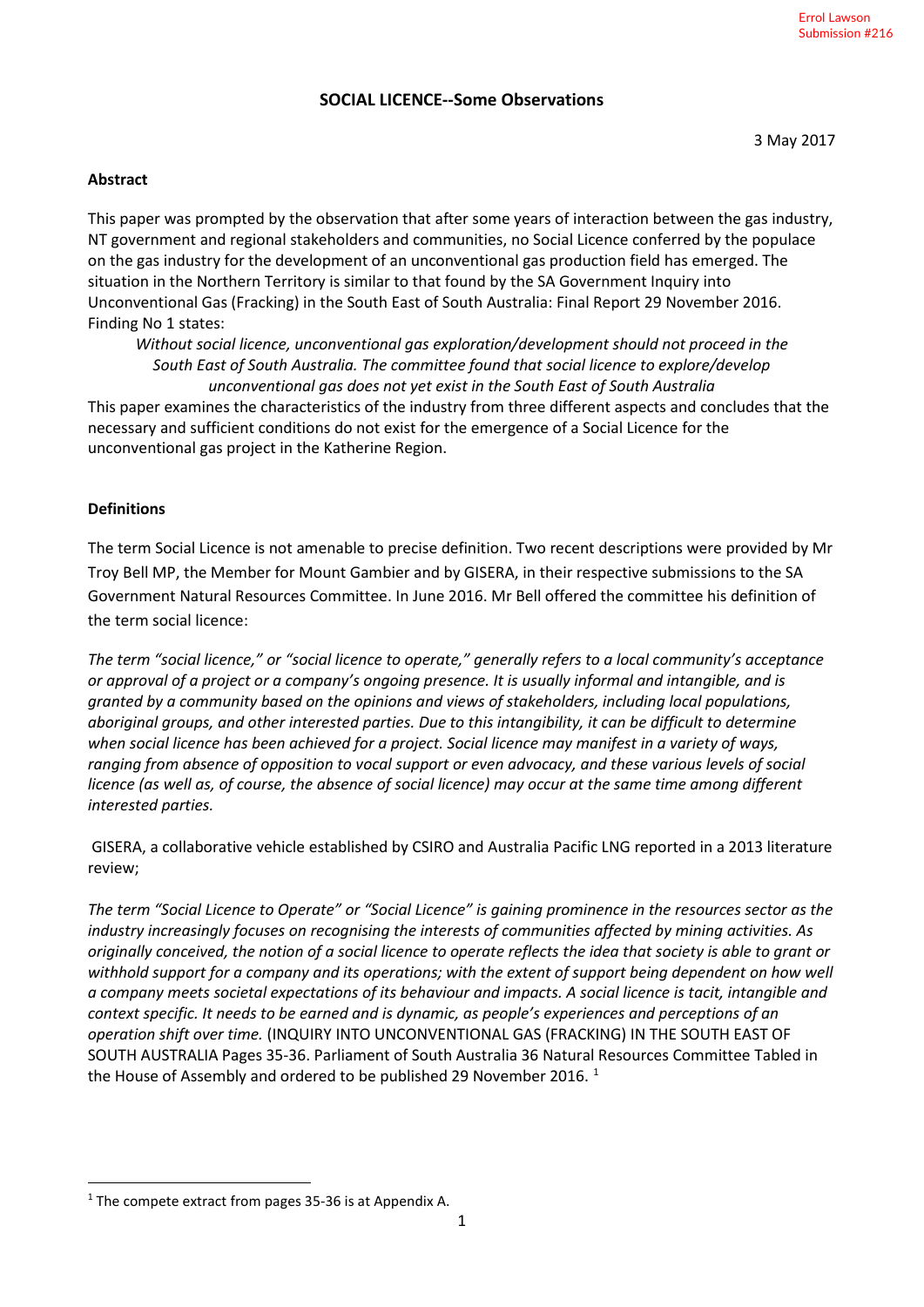Neither of these has the precision that justifies their being accepted as "definitions." They are wordy and as such are amenable to as many meanings as there are users. They are of no help as guides to explaining why there has been no emergence of a Social Licence in the NT and SA. A more useful starting point may be to look to an actual example of re-formation of a Social Licence.

In the following section I describe an example in the Katherine Region and identify the activities of a successful campaign in transforming a negative local attitude into a Social Licence; generalise these characteristics into principles and assess the performance of the gas industry against these principles.

## **Mt Todd success story.**

The example in the Katherine Region is the transformation of the community attitude to the environmentally degraded abandoned Mt Todd gold mine from highly negative in 2006 to supportive of the efforts of Vista Gold to re-establish the mine today. This conversion has been brought about by the efforts Vista Gold Corp and the team of their wholly-owned subsidiary, Vista Gold Australia[2](#page-1-0)] (collectively Vista Gold). Vista Gold has implemented practices in the NT that are consistent with their corporate policies. Specifically, Vista Gold:

- 1. Employs local people
- 2. Communicates regularly with the community via the Media and presence at Katherine Show
- 3. Is consistent in responding to concerns about the potential for contamination of the Edith River and its efforts to prevent this from happening in an open and non-defensive manner.
- 4. Has a single point of contact who can speak for the entire local organisation. (Brent Murdoch, Director and General Manager of Vista Gold Australia)
- 5. Conducts a series of visits to the Mt Todd site.
- 6. Informs the community of its plans, executes those plans and then makes the results available to the community

Generalising these activities yields some basic principles:

- 1. Employs local people Has a permanent presence in the community 2. Communicates The Internal Communicates in the Identifies as the Go-to person for latest information and demonstrates transparency/openness
- 3. Consistent in responding to concerns Fundamental to the formation of Trust 4. Single point of contact Controls the release of information (Trust and communication skills are essential); corrects misinformation whatever the source.
- 5. Site visits Facilitates development of communication, trust and relationship building.
- 6. Accountability Demonstrates commitment, transparency and a yardstick to measure performance

This examination of re-formation of a Social Licence for the Mt Todd gold mine identifies basic principles for the formation of a Social Licence between an Industry intending to undertake a project and the Community which would be affected by that project. An unconventional gas project would be on a much larger scale, and there may be problems in scaling up. However even allowing for possible bias, I am unable to identify any behaviour or activity which matches these principles. The following comparison gives my assessment of the match between the Vista Gold principles and the gas industry activities:

<span id="page-1-0"></span> <sup>2</sup> I have Vista Gold's permission to use Mt Todd as an example of formation of a Social Licence.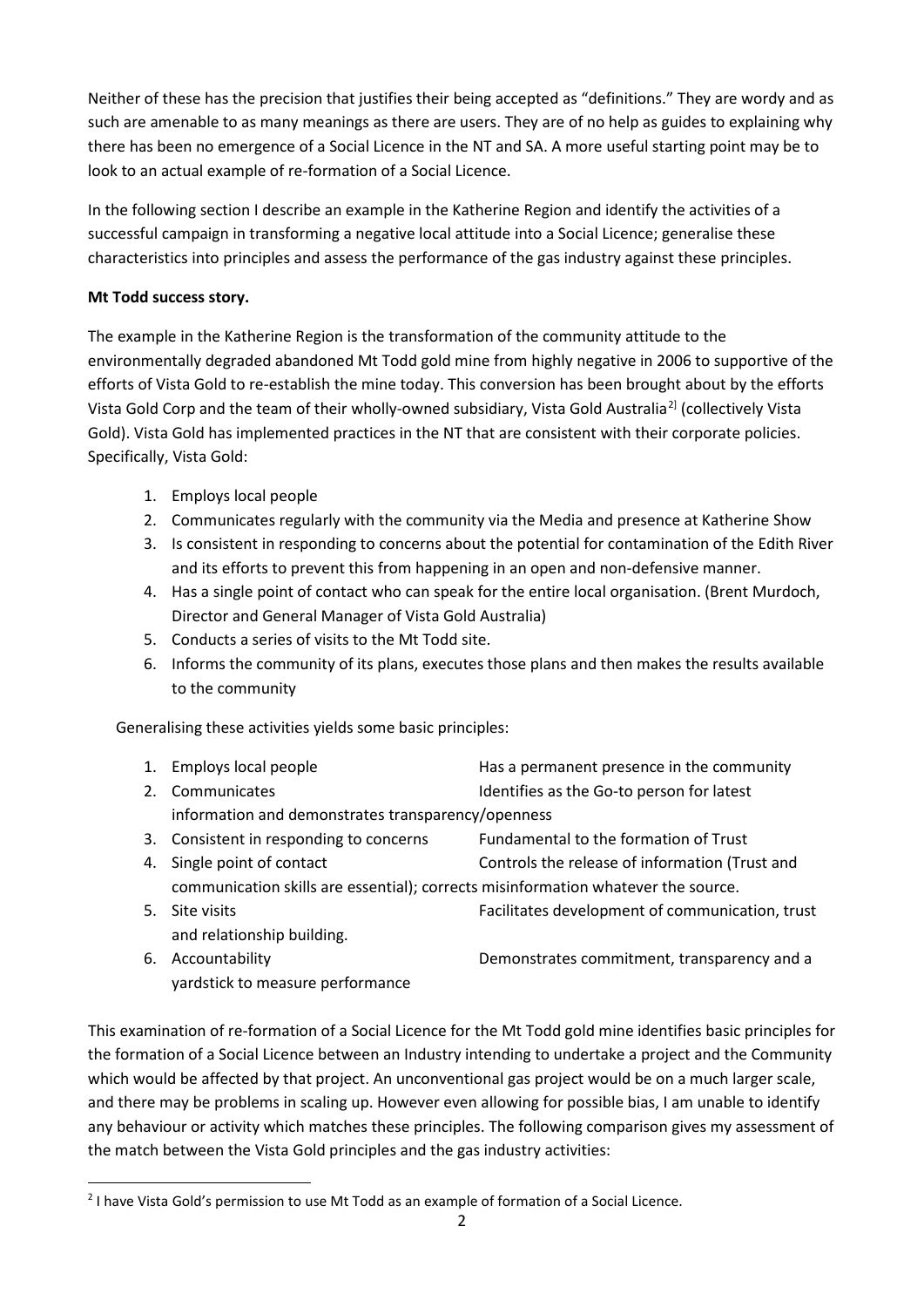- 1. Has a permanent presence in the community *May deal on a commercial basis with subcontractors and service providers, but not as part of the social fabric*.
- 2. Identifies as the Go-to person for latest information *No public relations activity such as interactions inviting discussions and resolution of concerns and misunderstandings.*
- 3. Fundamental to the formation of Trust *Consistency in denying any grounds for concern; No attempt to develop a foundation of Trust*
- *4.* Controls the release of information *Industry controls the release of information supportive of the project, but allows inconsistencies to persist e.g. the number of wells in a production field which is implied by the extent of the resource.*
- *5.* Facilitates development of communication etc. *No sign of recognition of the need for development of communication, trust and relationship building.*
- 6. Demonstrates commitment, transparency etc *All conspicuous by their absence.*

The very brief analysis of the activities and behaviour of the proponents of the unconventional gas project above is probably sufficient to explain the lack of a Social Licence. However it begs the question as to whether the industry could, if it wanted to, do anything about it. The question is:

*Is there anything intrinsic in the unconventional gas industry which would prevent the implementation of the Vista Gold principles for the formation and maintenance of a Social Licence for the unconventional gas project?*

#### **Discussion**

I first became aware of the unconventional gas proposal in November 2013, and over the intervening years and as far as I can see, the industry has not changed its approach and has distanced itself from meaningful dialogue with those who express concerns about the long term social, environmental and economic consequences of their proposal. The interaction with community groups which have raised issues of concern has been adversarial. In no way could the interactions between the gas industry spokespersons and community groups opposing the unconventional gas project, be said to follow the same principles as that of Vista Gold for the formation of a Social Licence.

#### **Intent**

By way of understanding this refusal to engage in meaningful dialogue, I had examined the possibility that the industry pays lip service to the need for a Social Licence, confident in the knowledge that the Law is on their side. There is no real intent to pursue a Social Licence as in the long run there is no need for one. This basic industry belief can be summed up in reported interactions between some pastoralists and exploration people as:

# *Even if a land holder/occupier objects, after a period of negotiation and mediation, the Crown will enforce access over the landholder objections.*

The behaviour stemming from this belief is certainly present in some areas of the industry expressed in the statement, "we are coming whether you like it or not and you can't stop us." It is not clear if this behaviour stems from sub-contractors, service providers or the company holding the exploration licence. It matters not to the stakeholders who attribute such behaviour to the industry as a whole. None of the five activities identified above for the formation of the Mt Todd Social Licence are present. Particularly absent are: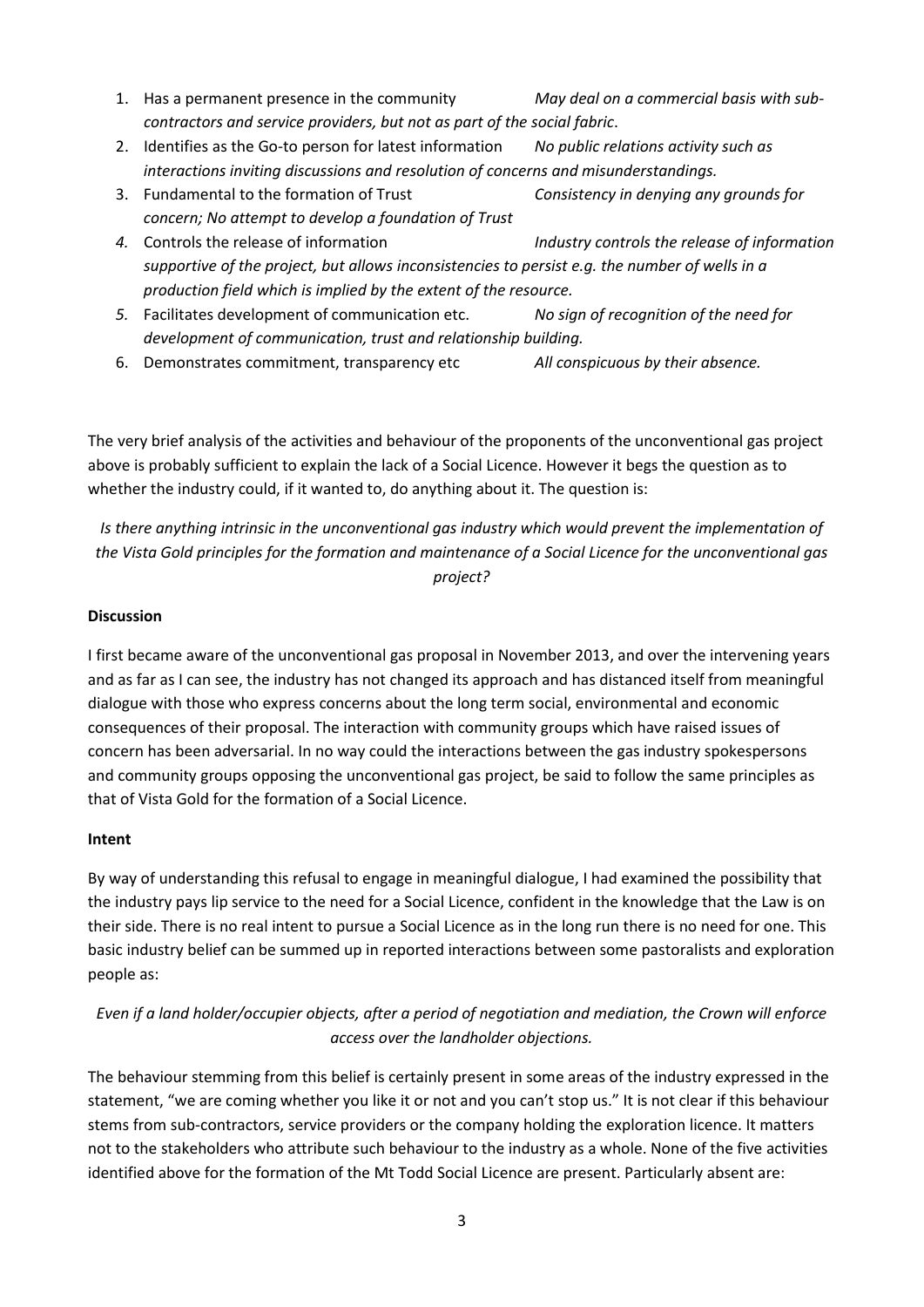- Identification of a Go-To person who has authority to speak for the total conglomerate of enterprises associated with the unconventional gas project.
- Consistency in responding to concerns by stakeholders
- Site visits e.g. an open day at the Amungee IV well could have garnered positive responses.
- commitment, transparency and a yardstick to measure performance

From this analysis there can be no surprise that the unconventional gas project proposed for the Katherine Region has no Social Licence from the majority of stakeholders. There are some stakeholders e.g. some pastoralists, sub-contractors and service providers who have benefitted from work for the project. I suggest that these are commercial arrangements between the industry and separate entities, and are not evidence of a Social Contract.

## **Pervasive factors**

The presentations of industry representatives to the Pepper Inquiry lead me to additional observations, generally applicable to the industry as a whole. That is that the industry has both a structural impediment to the formation of a Social Licence and a cultural/philosophical mismatch between their internal belief systems and the characteristics necessary to support a Social Licence with stakeholders.

## **Structural Impediment**

The structural impediment arises from:

- The unconventional gas industry project includes a number of competing companies/joint ventures pursuing their own programs.
- The separation of functions into a set of elements which deal with specialised activities. This separation occurs both within the companies/joint ventures and between the companies and their supply chains.
- The common denominator is the APPEA.

APPEA has no authority, and I am sure would not claim authority to direct an across-the-industry program to develop a Social Licence, involving the permission from companies and their supply chain subcontractors to orchestrate the interactions between outsiders and elements within the unconventional gas project. As the Mt Todd example demonstrates, the formation of a Social Licence requires a single point of contact between the industry project and the community stakeholders. That single point of contact must be able to speak for all facets of the project and be able to respond to concerns/complaints arising from the stakeholders, which are the result of actions by any of the functional elements of the project. That person must also have the highest level support from the industry to correct and direct employees whose behaviour is incompatible with the formation and maintenance of a Social Licence.

This structural impediment is sufficient to ensure that a Social Licence cannot emerge. There is a further obstacle which goes to the core of the belief system of the industry.

# **Social Capital**

To this point the paper has examined the activities and behaviour of the industry participants in the gas project. It has analysed the activities and behaviour against principles shown by an example to be associated with formation of Social Licence and found that they are notable for their absence. This section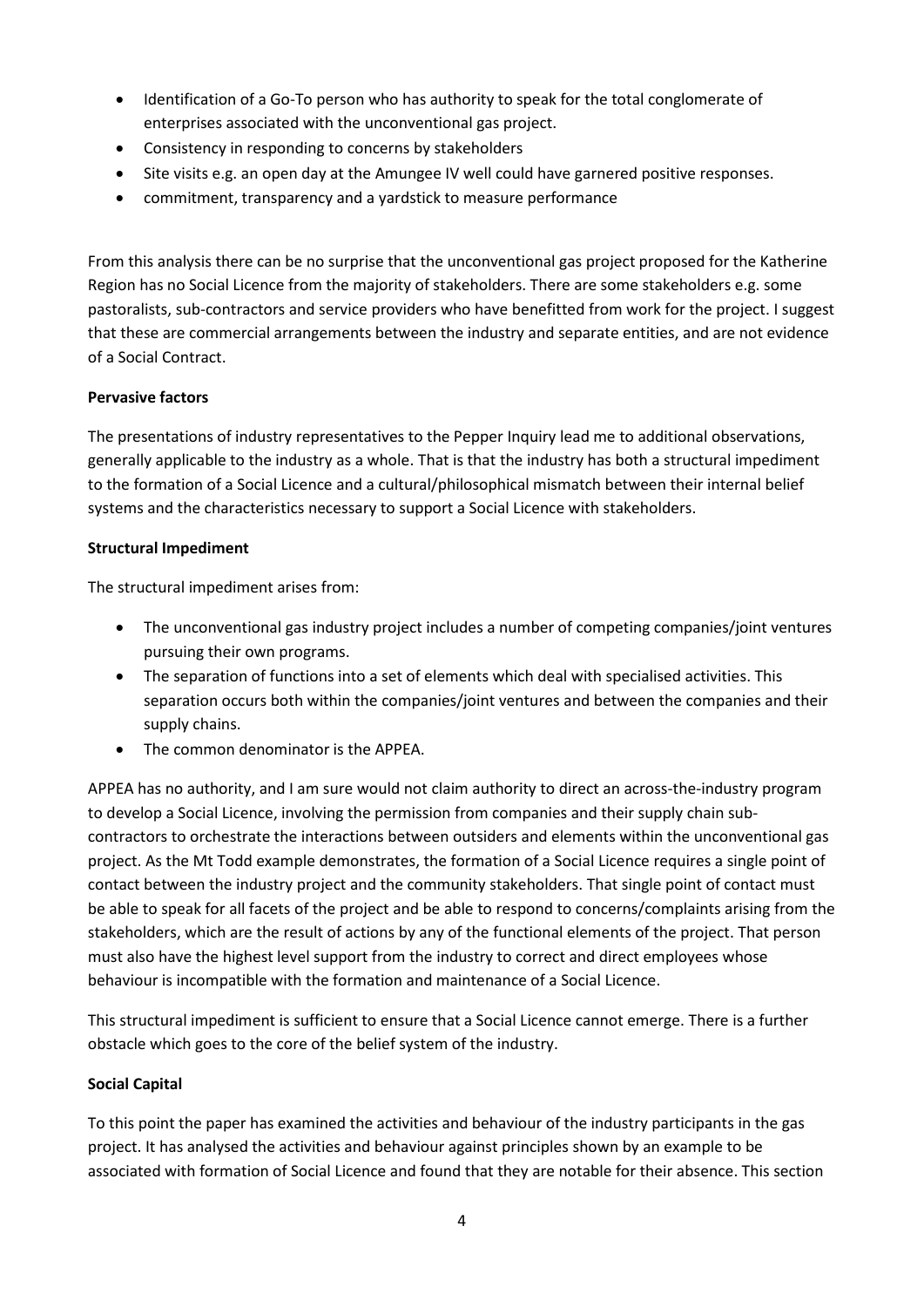starts from one of the many social science theories, that of Social Capital, and analyses the industry from that external perspective.

Social Capital has a longer history than Social Licence. The first known use of the term, Social Capital, was by L J Hanifan, writing in 1916 as state supervisor of rural schools in West Virginia, USA. The concept of Social Capital arose as he wrote that he had observed a strong connection between community involvement and successful schools. The concept was further developed by the French philosopher Pierre Bourdieu. Over time the definition Social Capital has been refined in relation to three other forms of capital accepted as essential for the survival and flourishing of a group, community, or state. They are:

- Embodied Capital Property of the Individual
- Social Capital **Property of the Group**
- Institutionalised Structure and Processes of the Group
- Economic Capital Physical resources.<sup>[3](#page-4-0)</sup>

# The definition I prefer to work with is:

# *Social capital is a property of the group, organisation, or society and comprises the aggregate of the resources that are linked to networks of durable relationships that, in general, exhibit the characteristics of communities of practice (Wenger, 1998).*

In the following I use the collective "community" in lieu of "group, organisation, or society" as this more closely matches the social construct of the Katherine Region.

This section proposes that robust Social Capital in a community is a prerequisite for granting a Social Licence, from which it follows that the gas industry endeavours would have been better directed towards the development of Social Capital before seeking the community acceptance of the unconventional gas project. Before I make the link between Capital and Licence, it is useful to unpick the definition above of Social Capital by Wenger. Key elements are:

*Social capital is a property of the group, organisation, or society:* It is important not to extend the analogy with Financial Capital too far. In many societies financial capital is deliberately concentrated and used as a vehicle for the exercise of power. Social Capital is diffused throughout the community and on an average day in focussed on the daily business of the members of the community. To an outsider many of its manifestations' will not be obvious; the error is to assume that what you see is all there is.

*comprises the aggregate of the resources:* The resources of a community are more than financial and can include the particular and unique capabilities and capacity of, aborigines, political parties, pastoralists, agriculturalists, horticulturalists, tourism operators, defence facilities, sporting clubs, religions , technical oriented businesses, legal and health practitioners, retirees, *,* artists and entertainers, educationalists, the media, commercial businesses, trades, accommodation, food accommodation and beverage providers. There are surely others are available to contribute to any issue which engages the attention of the

<span id="page-4-0"></span><sup>&</sup>lt;sup>3</sup> Appendix B includes the notes from four of the slides on Social Capital which were part of a unit "Social Systems Evaluation-Forms of Capital" I delivered in 2009 to a University of South Australia Master of Systems Integration course. They trace the evolution of the concept of forms of capital and the resolution of the definition of Social Capital as a property of the Group, not of the Individual.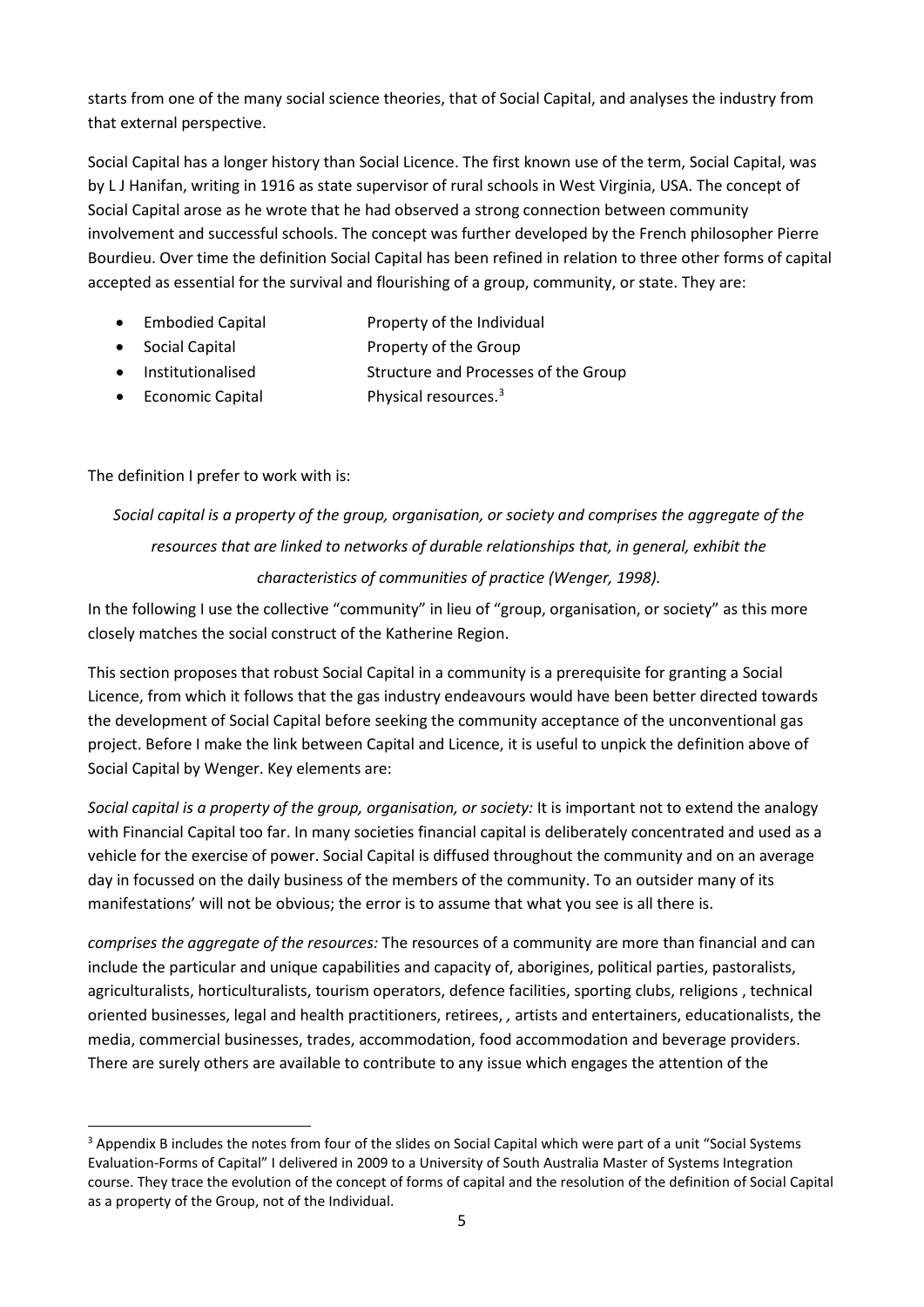community. In addition there is the *habitu[s4](#page-5-0)* the unique way in which a community manages both its routine and unusual interactions. The resilience and strength of the Katherine Region rests on the foundation provided by the variety and capacity of these resources.

*linked to networks of durable relationships:* This phrase may be the keystone in the structure of Social Capital. Networks are often overlooked. Yet in a stable well established community such as the Katherine Region encompasses, everybody, without exception, is a member of more than one network. Each will have a primary network; a teacher belongs to the Education network, but at the same time may be a member of several others eg sporting, religious, artistic. In true "Small World" style, no one in Katherine is more than three links away from anyone else.

*characteristics of communities of practice:* Each of the several resource areas listed above shows the characteristics of a Community of Practice. A Community of Practice is characterised by Wenger (1998) as having the following features: Mutual engagement, Joint enterprise, Shared repertoire<sup>[5](#page-5-1)</sup>.

From this expansion of the Wenger's definition a picture emerges of the Katherine Region comprising several areas (communities of practice) engaged in their own daily affairs covering a wide range of skills and by their survival, demonstrating resilience and capability. But these communities of practice are not isolated. Each individual is simultaneously a member of a set of networks which is the mechanism through the resources become aggregated when, for example, the Katherine River floods, or a person goes missing.

The question to address now is:

"How should a proponent of an unconventional gas project in the Katherine Region engage with the regional community in order to gain "*support for a company and its operations; with the extent of support being dependent on how well a company meets societal expectations of its behaviour and impacts.* GISERA 2013"

It would not seem to matter what point of entry the proponent of the project would select. After the initial contact the message spread through the networks and action groups, both for and against, formed in order to coordinate the community responses. From my own experience the "Against" group, Don't Frack Katherine, while numerically small, drew on the Social Capital of the regional community. Without knowing the details I believe that the "For" group similarly drew on other elements of Social Capital.

So the unconventional gas project proponents came to town seeking the support of the regional community, also known as a Social Licence. Not recognised as such at the time, but this analysis shows, the responses were very quickly organised around elements of the Social Capital which are potentially most affected. The submissions of the Against group to the Inquiry on 8<sup>th</sup> March reflect this with two from the pastoral industry, one from the tourist industry, one retired engineer/academic and one owning a property out of town subject to an exploration application. My assessment is that a Social Licence, if granted, would have emerged from the Social Capital of the stakeholders with the most immediate interest and appropriate competence drawn from the larger pool and with the approval of the larger pool to undertake what is in effect, Due Diligence, on behalf of the community.

<span id="page-5-0"></span> <sup>4</sup> *Habitus* The term attributed to Bourdieu meaning "The way we do things here". The NT has a different *habitus*  compared to the South, as often expressed in the advice to southerners "if you don't like the way we do things here, you are quite at liberty to go back where you came from" or words to that effect.

<span id="page-5-1"></span><sup>&</sup>lt;sup>5</sup> Appendix C gives a more complete list of the attributes of a Community of Practice by Wenger.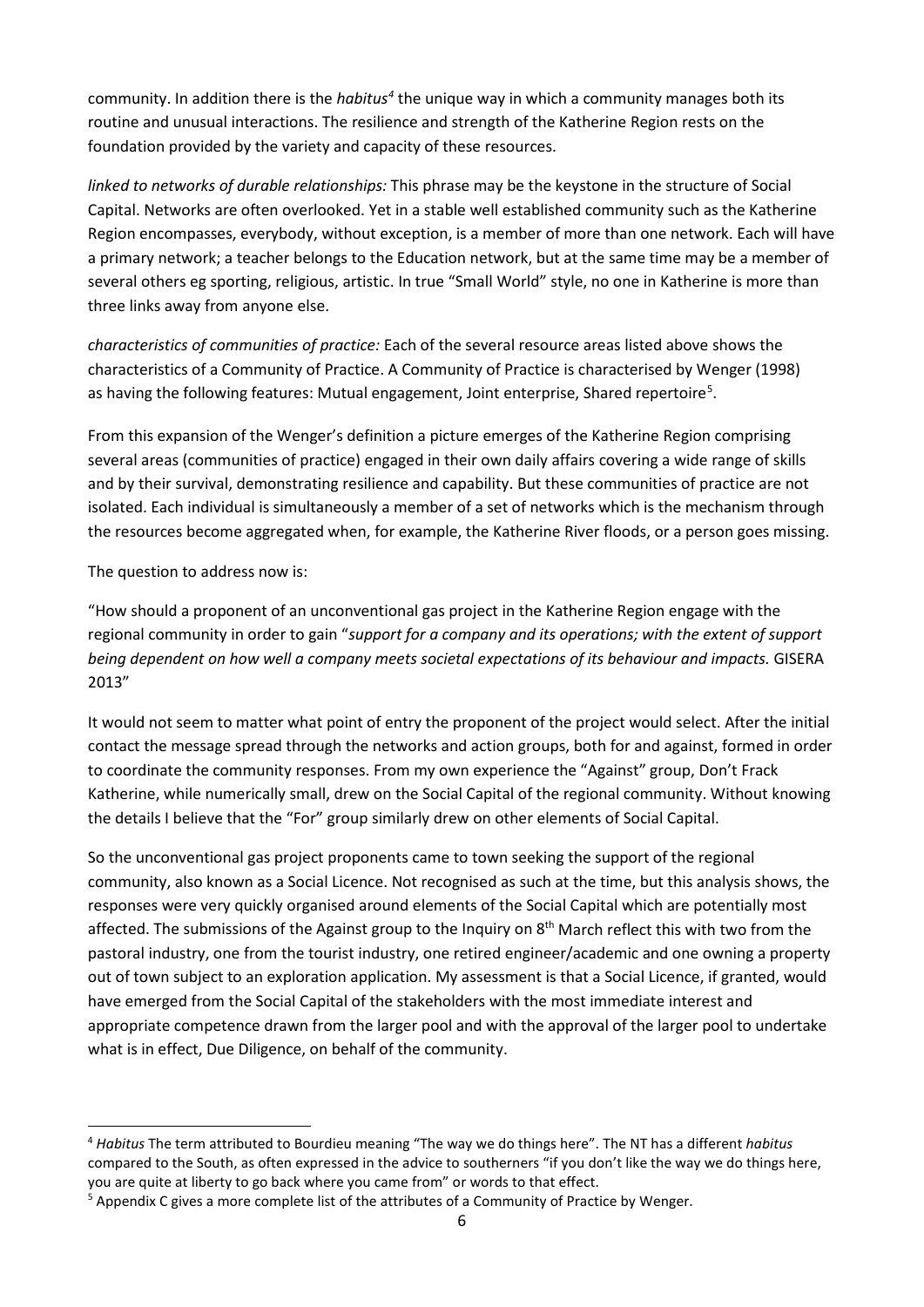Historically, the Industry chose not to engage with the "Against" group as the Mt Todd principles would recommend. Instead the industry adopted an adversarial approach, dismissing concerns of the Against group as misinformed and anti-development. It should be no surprise that no Social Licence is forthcoming. But that is only a partial conclusion.

Could the industry have adopted a different approach and been successful? My opinion is that its present structure precludes that outcome and the present strategy of focussing on commercial contracts have led it down the path of substituting a number of such agreements for a Social Licence.

#### **SUMMARY**

This paper poses reasons for the failure of the gas industry to achieve a Social Licence with the communities located in the Katherine Region for an unconventional gas exploration and production project.

The first, characterised as "lack of intent" relies on the Crown enforcing entry against the wishes of the land holder/occupier and is present in some but not all, sections of the project. It is sufficient to ensure the industry gets what it wants without a Social Licence.

The second, characterised as "structural impediment", suggests that even were the intent to develop a Social Licence present, the structure of the industry, both horizontally between competing companies/joint ventures, and vertically, down through the supply chains of the service and support sub-contractors, would frustrate the intention.

The third, developed out of theory on Social Capital shows that a Social Licence is an outcome of interaction with the Social Capital of communities of the Katherine Region. The industry did not engage in positive interactions with the "Against" group and chose to focus on commercial agreements with the "For" group. Neither approach is conducive to the granting of a Social Licence.

# **CONCLUSION**

This analysis indicates that:

- The necessary and sufficient conditions for the formation of a Social Licence to the gas industry for the exploration and production of unconventional gas by the stakeholders in the Katherine region do not exist.
- The *habitus* of the industry is incompatible with the *habitus* of the community such that even if the industry formed the will to seriously pursue a Social Licence and allocated and authorised the necessary resources, a Social Licence would not eventuate.

#### **References**

INQUIRY INTO UNCONVENTIONAL GAS (FRACKING) IN THE SOUTH EAST OF SOUTH AUSTRALIA Parliament of South Australia 36 Natural Resources Committee Tabled in the House of Assembly and ordered to be published 29 November 2016

Bourdieu, P. (1986). The Forms of Capital. Handbook of Theory and Research for the Sociology of Education. J. G. Richardson. New York, Greenwood Press**:** 241-258.

Wenger, E. (1998). *Communities of Practice, Learning, Meaning and Identity*. Cambridge, UK: Cambridge University Press.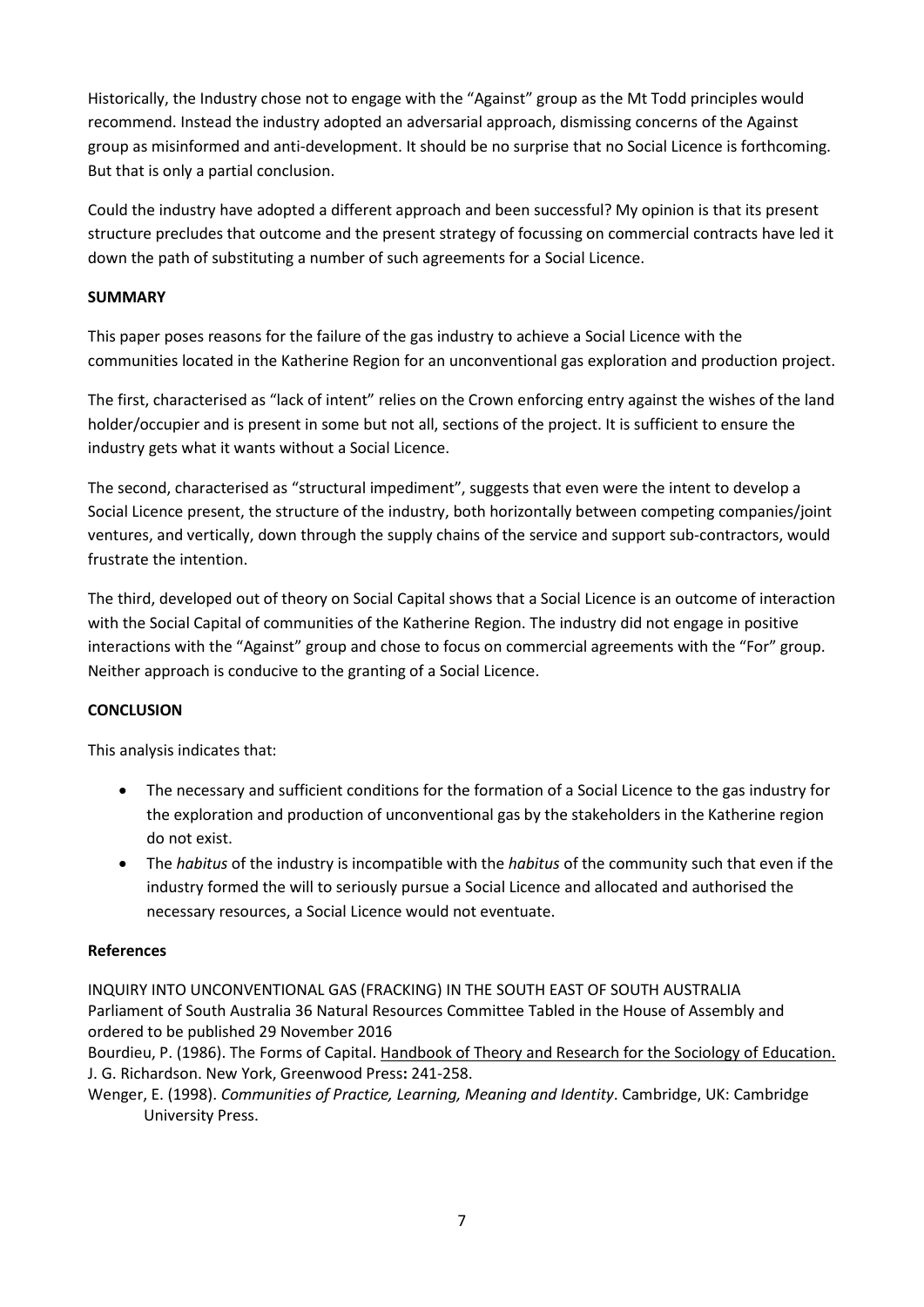# **Appendix A**

Extract from:

INQUIRY INTO UNCONVENTIONAL GAS (FRACKING IN THE SOUTH EAST OF SOUTH AUSTRALIA Parliament of South Australia Natural Resources Committee. Final Report 29 November 2016 (Pages 35-36)

Mr Troy Bell MP, the Member for Mount Gambier, appeared before the NRC in June 2016 to talk about community concerns around social licence. "This is a contentious issue," he said. "Every week, there is either an article or an opinion piece, both for or against fracking in the South-East." These articles were so numerous, Mr Bell noted the difficulty of keeping track of them: "The folder would be very thick if I put in every article that's been written." Mr Bell offered the committee a definition of the term social licence:

The term "social licence," or "social licence to operate," generally refers to a local community's acceptance or approval of a project or a company's ongoing presence. It is usually informal and intangible, and is granted by a community based on the opinions and views of stakeholders, including local populations, aboriginal groups, and other interested parties. Due to this intangibility, it can be difficult to determine when social licence has been achieved for a project. Social licence may manifest in a variety of ways, ranging from absence of opposition to vocal support or even advocacy, and these various levels of social licence (as well as, of course, the absence of social licence) may occur at the same time among different interested parties.

This understanding of the concept is supported by a report by GISERA, a "collaborative vehicle established by CSIRO and Australia Pacific LNG to undertake publicly reported research addressing the socio-economic and environmental impacts of Australia's natural gas industries". In a 2013 literature review, GISERA reported:

The term "Social Licence to Operate" or "Social Licence" is gaining prominence in the resources sector as the industry increasingly focuses on recognising the interests of communities affected by mining activities. As originally conceived, the notion of a social licence to operate reflects the idea that society is able to grant or withhold support for a company and its operations; with the extent of support being dependent on how well a company meets societal expectations of its behaviour and impacts. A social licence is tacit, intangible and context specific. It needs to be earned and is dynamic, as people's experiences and perceptions of an operation shift over time.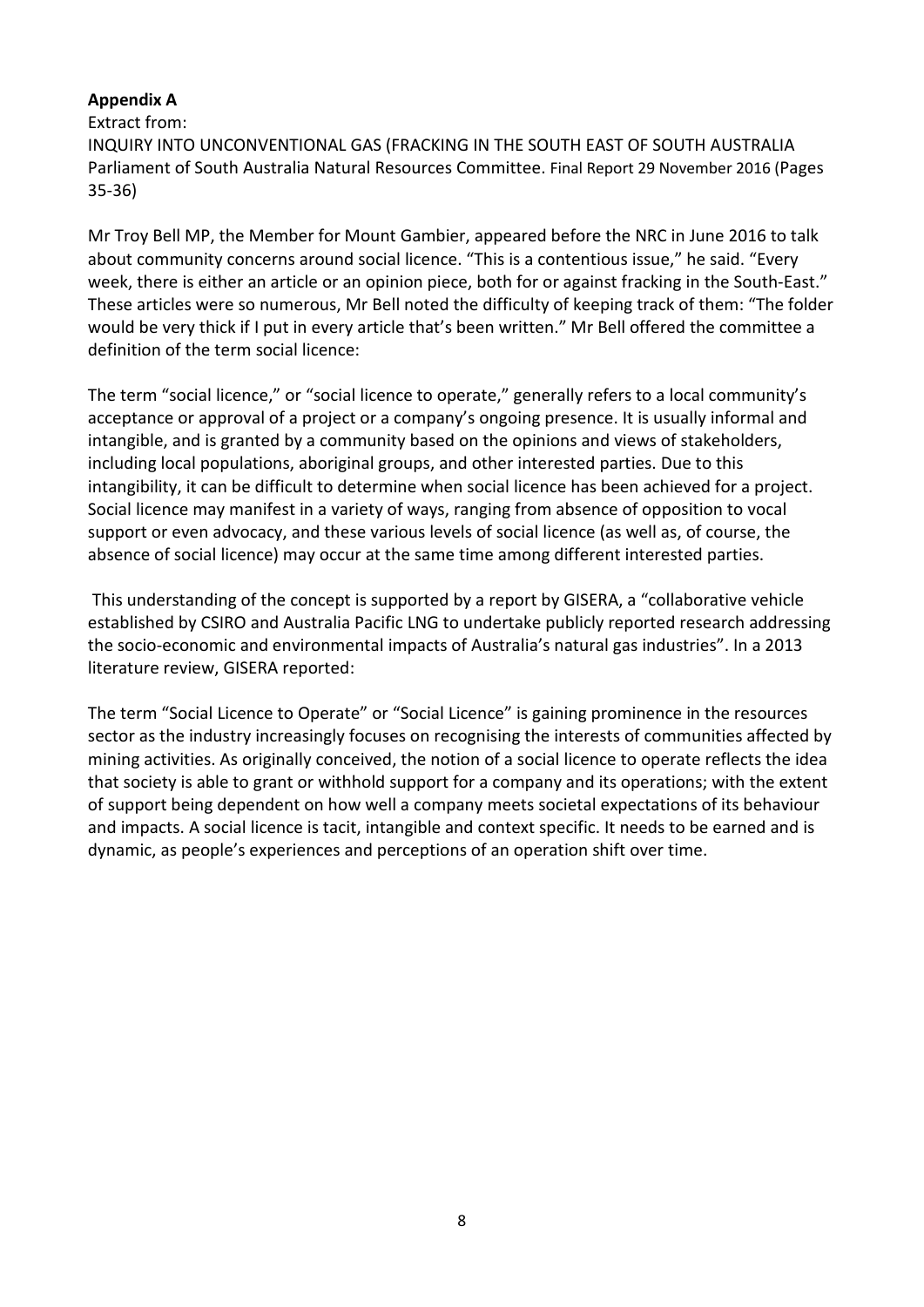## **Appendix B:**

Extract from Course material "Social Systems Evaluation-Forms of Capital" (2009) University of South Australia

Slides on Social Capital,

## **Slide 1**

The first known use of the term, Social Capital, was by L J Hanifan, writing in 1916 as state supervisor of rural schools in West Virginia, USA. The concept of Social Capital arose as he wrote that he had observed a strong connection between community involvement and successful schools. Like Bourdieu, Hanifan was trying to explain why education seems to work for some and not for others. Hanifan viewed Social Capital as a property of a community and emphasised its reciprocal nature in the daily life of a community. In contrast, Bourdieu, writing in the 1980s, described the concept as a property of individuals rather than communities.

Social capital is "the aggregate of the actual or potential resources which are linked to possession of a durable network of more or less institutionalised relationships of mutual acquaintance and recognition, or in other words, to membership of a group which provides each of its members with the backing of the collectively-owned capital, a "credential" which entitles them to credit, in the various senses of the word." (Bourdieu, 1986).

Notice the use of the term network

## **Slide 2**

Reproduction of social capital presupposes an unceasing effort of sociability, a continuous series of exchanges in which recognition is endlessly affirmed and reaffirmed (Bourdieu, 1986).

those tangible substances [that] count for most in the daily lives of people: namely goodwill, fellowship, sympathy and social intercourse among the individuals and families who make up a social unit. …The community as a whole will benefit by the co-operation of its parts, while the individual will find in his association the advantages of the help, the sympathy and the fellowship of his neighbours (Putnam, 2000). Putnam as the author of *Bowling Alone; the collapse and revival of American Community* examined the records of community organisations in America over a period covering three generations from the pre-World War II long grey generation to the X-generation. They are

Those born around the 1930's Depression,

The Baby Boomers born between 1945 and 1960 and

The X-Generation born between 1960 and 1980.

He reported a significant decline in participation in community organisations and equated this to a decline in Social Capital. . Other research (Wuthnow, 1994) indicates that the decline reported by Putnam may be a shifting of the manifestations of Social Capital away from formal organisations to informal service and support groups. Putnam looked at the formal community organisations, the Institutionalized capital, and found decline; Wuthnow looked at the informal networks, the Social capital and found involvement by 75% of the population. Could this be an unexpected emergent property of the Transport and Communications revolutions over that has spanned those three generations and continue to this day.

Putnam, R. D. (2000). Bowling Alone; The Collapse and Revival of American Community. New York, Simon & Schuster.

Wuthnow, R. (1994). Sharing the Journey: Support Groups and America's New Quest for Community. New York., Free Press.

# **Slide 3**

Two further quotations illuminating the concept:

A community involves a limited number of people in a somewhat restricted social space or network held together by shared understandings and a sense of obligation and purpose. Relationships are close, often intimate, and usually face-to-face. Individuals are bound together by affective or emotional ties rather than by a perception of individual self-interest. There is a "we-ness" in a community; one is a member (cited in Galston, 1999).

A society of many virtuous but isolated individuals is not necessarily rich in Social Capital. (Putnam, 2000) **Slide 4**

These several definitions of Social Capital show the shift in emphasis from the individual to the group.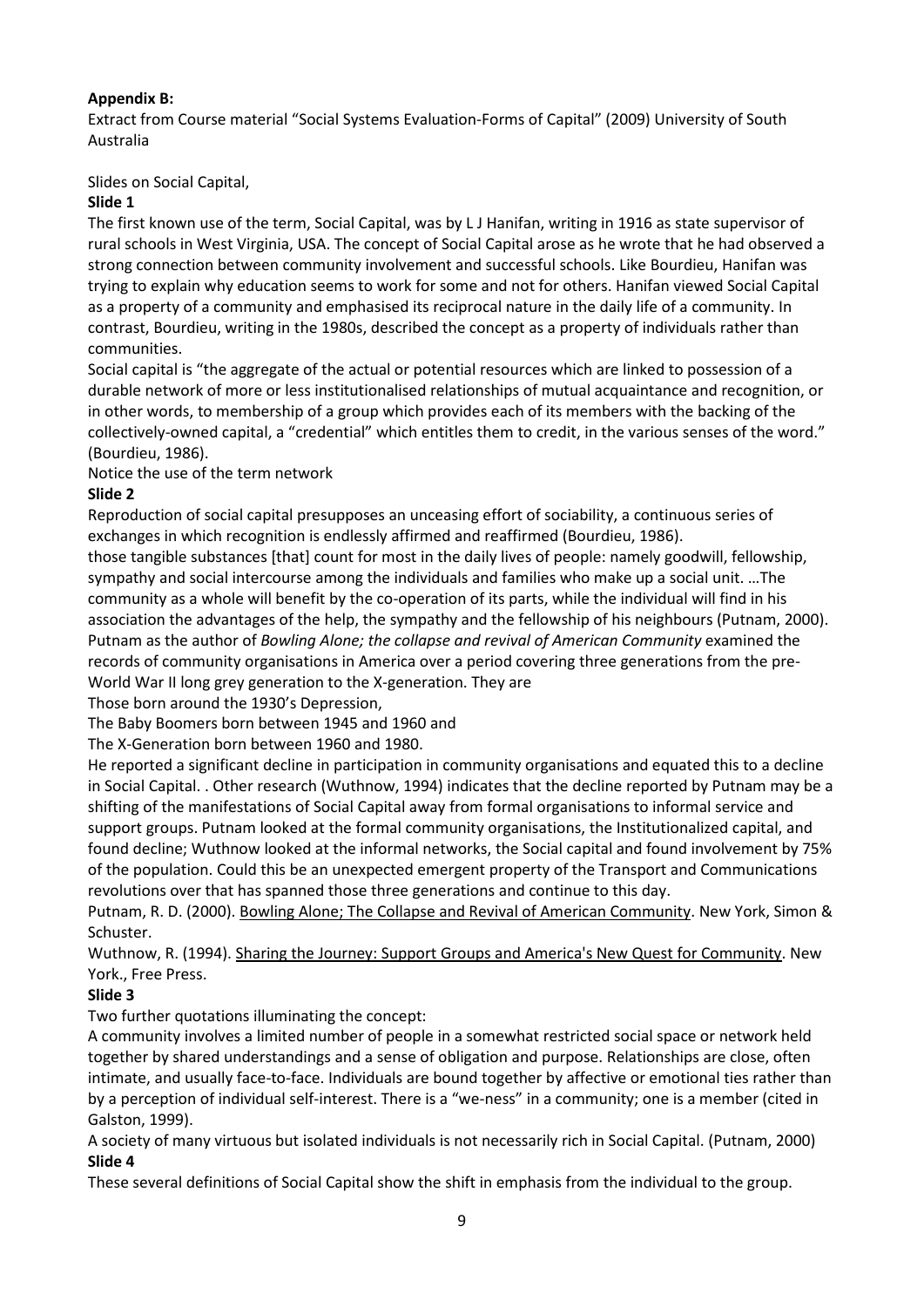The norm of generalised reciprocity is so fundamental to civilised life that all prominent moral codes contain some equivalent of the Golden Rule (Putnam, 2000).

Networks and communities are at once the source and shape of Social Capital in organisations, the primary manifestation of cooperative connections between people." (Cohen and Prusak, 2001).

Loosely speaking, Social Capital is the ability of people to work together easily and efficiently based on trust, familiarity and understanding. *Its importance lies in its ability to create efficient networks for transactions.* (Buchanan 2002 p 201)

Do you detect echoes of the characteristics of Communities of Practice?

I once Googled "The Golden Rule" and was interested to discover that over many thousands of years of recorded history, those societies and civilisations that embraced The Golden Rule of "Do unto others as you would have them do to you" lasted the longest and were the most successful.

The term Social capital is widely used in many Fields without too much concern and no control over precision as to its meaning. Whereas engineers are used to standards and precise definitions, other areas including sociology and politics take liberties with precision. It is something to be aware of if you explore the general concept of Capital, in a non-financial sense, and then the practice of attaching a word in front of Capital to describe yet another classification of people or endeavours further obfuscates the precise meaning. So be careful in your research.

#### References

Bourdieu, P. (1986). The Forms of Capital. Handbook of Theory and Research for the Sociology of Education. J. G. Richardson. New York, Greenwood Press**:** 241-258.

Bourdieu, P. (1991). Language and Symbolic Power, Polity Press (UK)

Putnam, R. D. (2000). Bowling Alone; The Collapse and Revival of American Community. New York, Simon & Schuster.

Galston, W. A. (1999). Does the Internet Strengthen Community?, Institute of Philosophy and Public Policy. 2004.

Cohen, D. and L. Prusak (2001). In Good Company; how social capital makes organisations work. Boston, Harvard Business School Press.

Buchanan, M. (2002). NEXUS, Small Worlds and the Groundbreaking Theory of Networks, W.W.Norton & Company. New York London.

Wuthnow, R. (1994). Sharing the Journey: Support Groups and America's New Quest for Community. New York., Free Press.